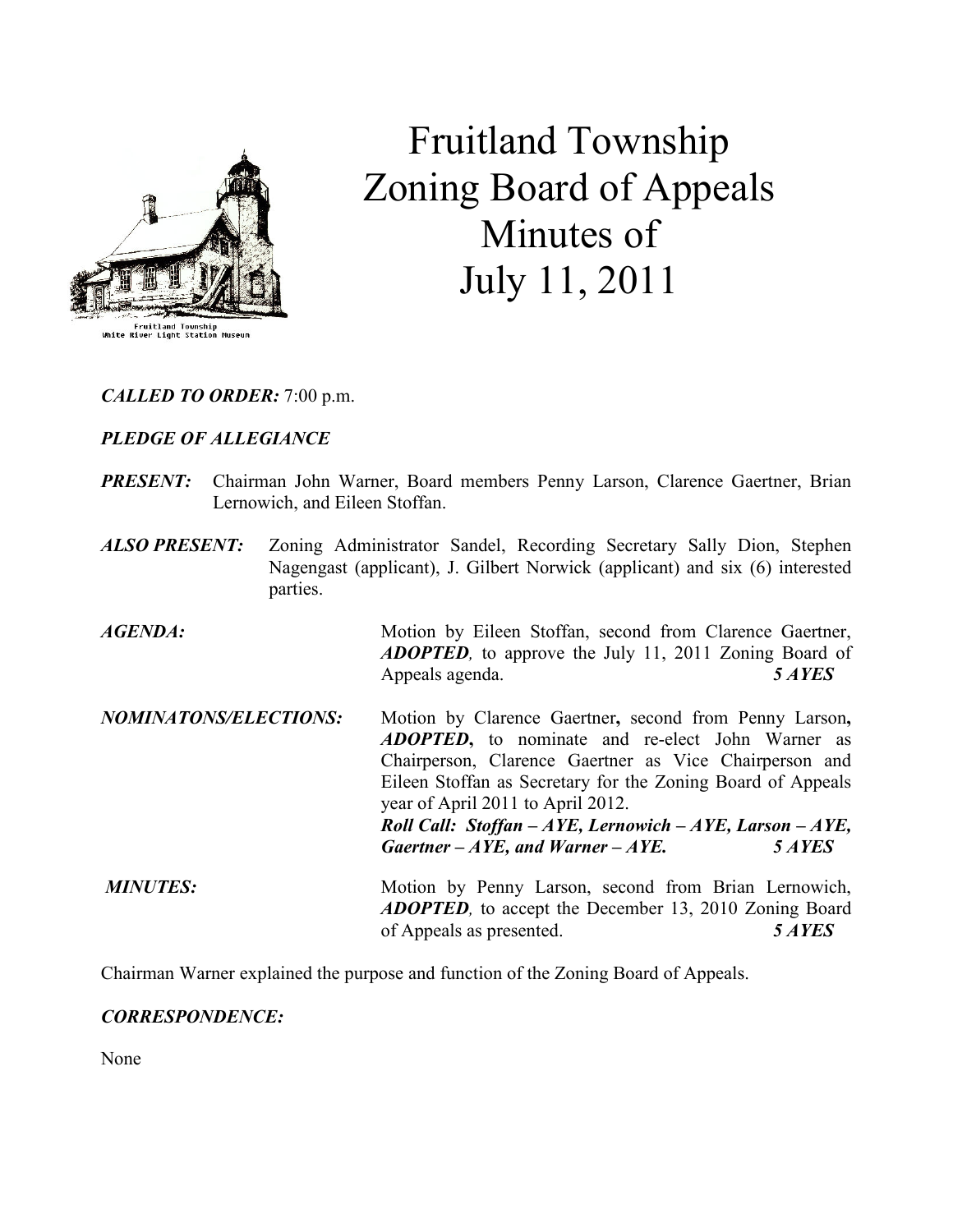# PUBLIC HEARINGS:

3897 Scenic Drive 61-06-024-400-0014-00

Stephen B. Nagengast, request an appeal of the Zoning Administrator's decision to approve a zoning application on the basis of a fence installation westward of the bluff as submitted by Roger Sorokin, homeowner, according to the following article:

Article XIX, Section 19.07 A, which states that appeals to the Board of Zoning Appeals may be taken by any person aggrieved or by any officer, department or board of the Township, or bureau of the state or local unit of government. In addition, a variance in the zoning ordinance may be applied for and granted under section 4 of the uniform condemnation procedures act, 1980 PA 87, MCL 213.54, and as provided under this act. The zoning board of appeals shall state the grounds of any determination made by the board. Applications for appeals shall be filed within five (5) days after the date of the decision which is the basis of the appeal. The appellant must file with the Zoning Administrator a notice of appeal specifying the nature and grounds for the appeal. The Zoning Administrator shall transmit to the Board of Zoning Appeals all the papers constituting the record upon which the action appealed from was taken.

#### Public Hearing opened at 7:05 p.m.

Stephen and Mary Nagengast, 3905 Scenic Drive, state that they fully support the proposed fence that goes to the East but not to the West. They believe the following: fencing is a structure and if allowed westerly of the bluff is in conflict with the Lake Michigan Shoreline District, fencing down the bluff and on the beach can have negative outcomes such as topographical changes, kill existing vegetation, especially dune grass, by changing and creating new sand formations, will de-beautify the lakeshore by impacting its natural beauty and character, could bring about negative financial outcomes relative to erosion and home values, that fencing has no ecological basis.

Chairperson Warner states he disagrees that there is a chance of negative impact to the dunes; however, he does believe the graphic in the existing ordinance needs to be review for possible amendment to read the fence is only allowed to the Ordinary High Water Mark. He disagrees a fence is a structure from an engineer standpoint.

Roger and Barbara Sorokin, 3897 Scenic Drive, state they want to mark their boundary because there are several persons using their beach, until he put in a stake anyone using the Nagengast stairs to the beach were on his property, almost as soon as they step off the stairs if they do not immediately go to the North they are on the Sorokin property. They thought a snow fence would be less imposing and it is allowed by the DEQ without a permit.

Chairperson Warner asks Mr. and Mrs. Sorokin if they are willing to do another type of fence, maybe something more attractive or if they would be maybe willing to only stake the property. Mr. and Mrs. Sorokin said no they want a fence of some type.

# Public Comment:

• Jane Gardner, 5625 Murray Road, opposed.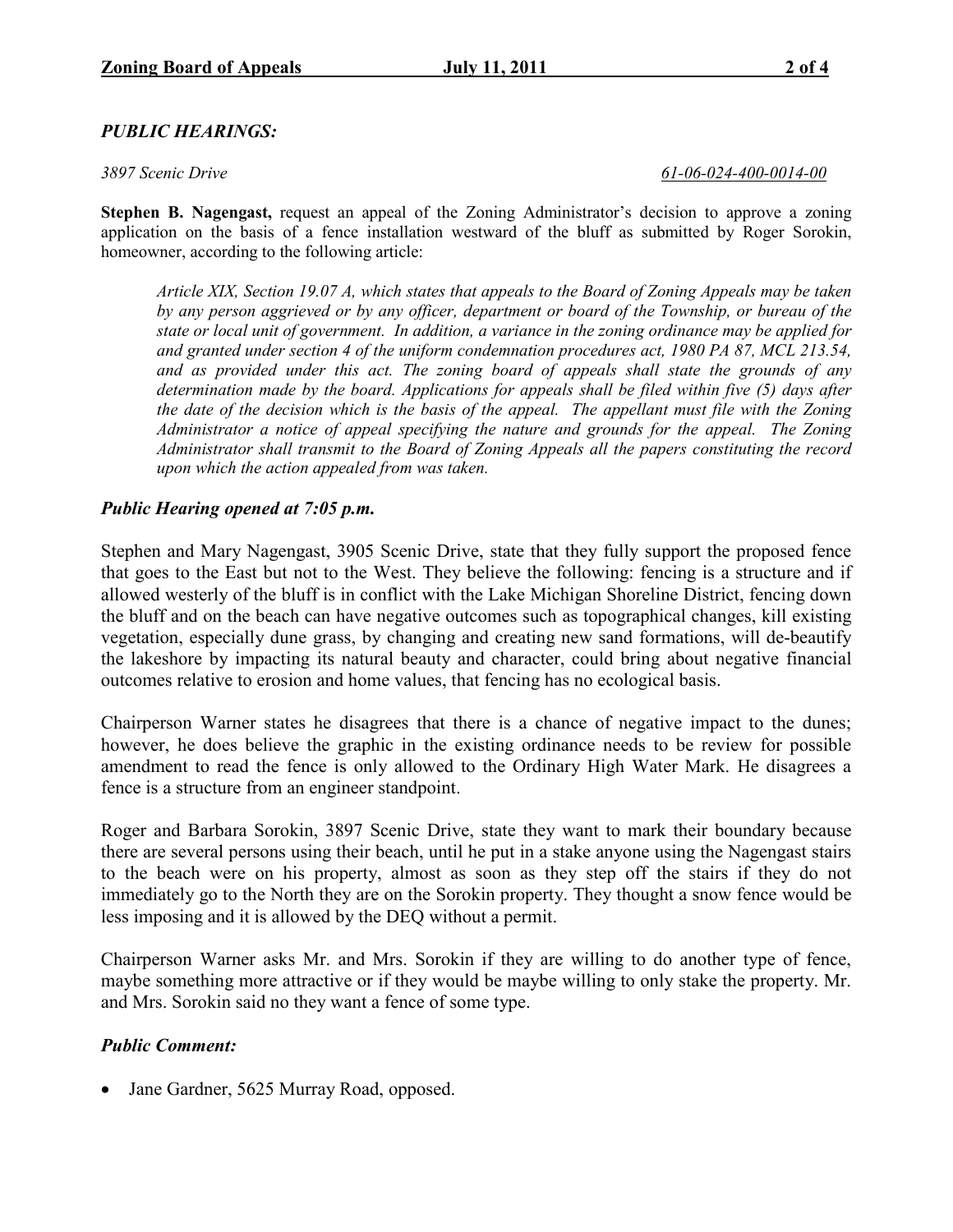Mr. Sorokin states he believes the DEQ has thoroughly investigated this and they allow snow fences.

Mr. Nagengast admits that yes in the past they may have used the Sorokin beach just as the Sorokin's use the beach to the South of them; however, since the stake has been put in they have honored it.

# Public Hearing closed at 8:04 p.m.

# **Discussion**

Chairperson Warner asks the Board Members to review the language and graphic in the Lake Michigan Shoreline District regarding where a fence can be placed.

Zoning Administrator Sandel explains his decision was based on the following:

- Article VIa Lake Michigan Shoreline District, Section 6.04a (7) reads: On Lakefront lots, no fence, wall, hedge, berm or screen shall be higher than three (3) feet in height between the shoreline and the lakeside of the home as measured perpendicular to the side lot line nearest the lakeside. On lakefront lots that have no principal building the height of a fence, wall, hedge, berm or screen may not exceed three (3) feet.
- Article II Definitions, Section 2.07 Definitions F, Fence reads: A barrier, partition, wall, structure or gate erected as a dividing structure, barrier or enclosure.

The proposed fence will not be higher than three (3) feet and he would consider a fence a barrier not a structure.

# Board Member Comments:

- Brian Lernowich believes the fence will impact the shoreline.
- Eileen Stoffan states we are only here tonight to determine if Mr. Sandel's approval was correct according to the ordinance.
- Penny Larson states the definition for fence does state that a fence is a structure and that Article VIa Lake Michigan Shoreline District, Section 6.04a (4a) reads: No structures or buildings shall be built or installed westerly of the bluff line except for wooden stairs and platforms less than one hundred fifty (150) sq. ft. in surface area which provide beach access and comply with the requirements of Michigan Law and the Department of Environmental Quality (DEQ). All such Items (including stairs and platforms) shall be approved by the Zoning Administrator.

Motion by Clarence Gaertner, second from Eileen Stoffan, ADOPTED, to agree with Zoning Administrator Sandel's decision regarding proposed fence to be installed westerly of the bluff.

Roll Call: Stoffan – AYE, Lernowich – NAY, Larson - NAY, Gaertner –  $AYE$ , and Warner –  $AYE$ .

3 AYES 2 NAYS